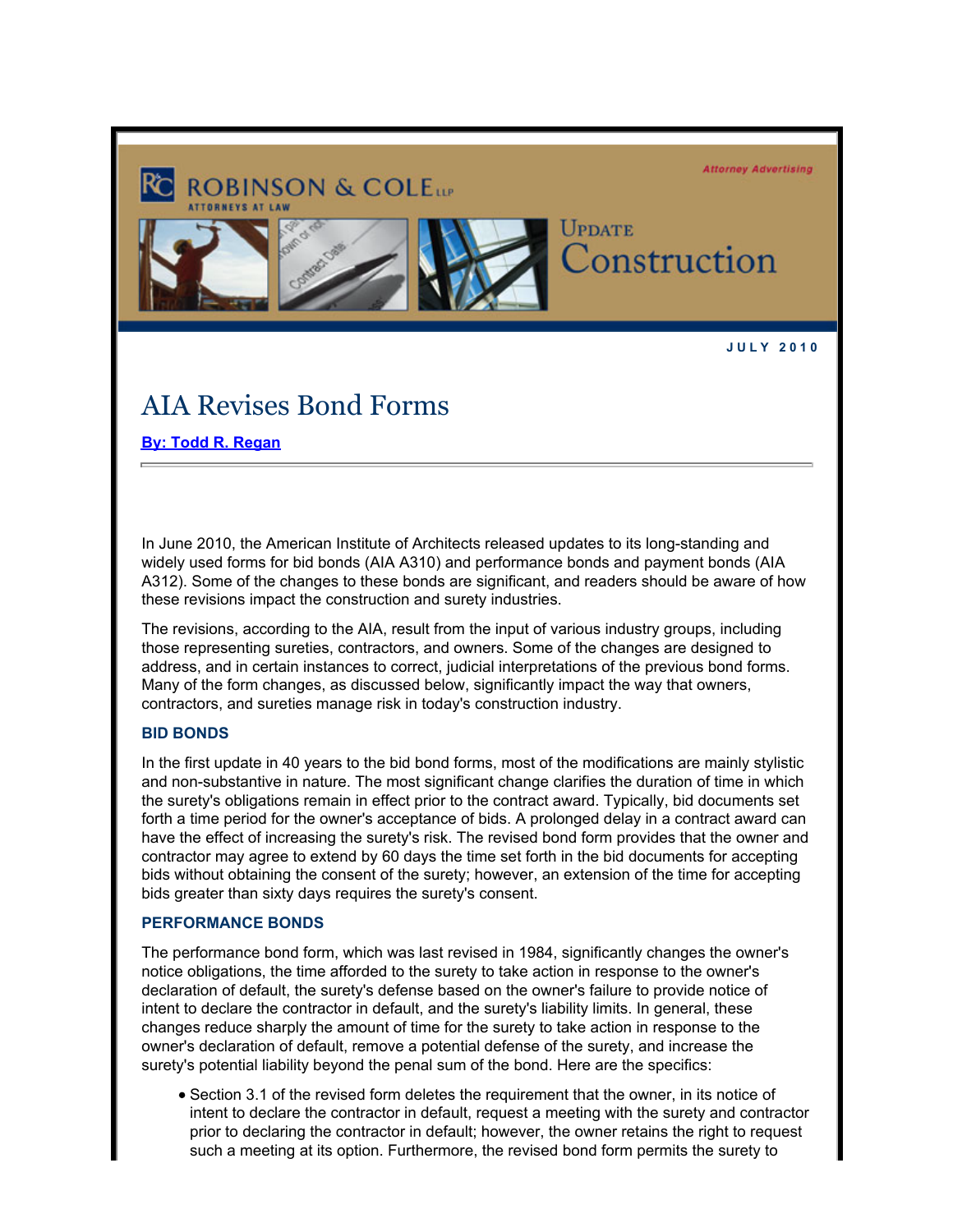request such a meeting within five business days of receipt of the owner's notice. If the surety requests such a meeting, the owner is required to attend.

- Section 3.2 of the revised form deletes the requirement that the owner wait 20 days after providing its notice of intent to declare a contractor default before actually declaring a default.
- Section 4 of the revised form expressly provides that the owner's failure to provide a notice of intent to declare a contractor default, as required by Section 3.1, shall not release the surety of its obligations; however, the surety's obligations may be reduced to the extent that it can establish that it suffered actual prejudice as a result of the owner's failure to give the prescribed notice.
- Under both the prior bond form and the revised form, the surety is obligated to take action "promptly" in response to the receipt of the required notices from the owner. Furthermore, when the surety fails to take action with "reasonable promptness," under both forms the owner must serve an additional written notice demanding the surety's performance as a prerequisite to declaring it in default. Significantly, under Section 6 of the revised form, the surety is afforded only 7 days to respond to the owner's additional demand for performance, which is a sharp reduction from the 15 days provided in the prior form.
- Section 7 and 8 of the revised form expressly state that the surety's liability may, in certain circumstances, exceed the bond's penal sum. More particularly, when the surety elects, pursuant to Section 5.2, to perform and complete the contractor's work itself, the revised form provides that the surety's liability is not limited by the penal sum of the bond. This language is consistent with case law holding that a surety that completes its principal's work without a takeover agreement may be liable for amounts in excess of the Bond's penal sum; however, the newly added language does not preclude the surety and owner from entering into a separate takeover agreement pursuant to which the parties may agree that the surety's liability shall be limited to the bond's penal sum.

### **PAYMENT BONDS**

The revised payment bond form contains several key changes. Significantly, the revised form deletes the claimant's mandatory waiting period prior to asserting a bond claim, lengthens the surety's time to pay or deny a claim, clarifies the consequences of an untimely response by the surety, expands the required contents of a notice of claim and expands the class of potential bond claimants. Here are the specifics:

- Section 5.1, which governs claims by subcontractors not having a direct contract with the contractor (i.e. second- and third-tier subcontractors), has been modified to delete the 30-day waiting period before the subcontractor may submit a claim to the surety. Under the prior version of the bond form, the subcontractor was required to give the general contractor 30 days to respond to its notice of nonpayment prior to serving a claim on the surety. Under the revised form, the subcontractor may serve a claim on the surety at the same time it serves the contractor with notice of nonpayment. In addition, the subcontractor is no longer required to serve the owner with a copy of its notice of nonpayment.
- Section 6 of the revised form provides that the claimant's notice of nonpayment set forth in Section 5.1.1 may be satisfied by notice provided by the owner to the contractor. This change was made in recognition of the fact that owners often become aware of subcontractor claims and provide notice to the contractor. Notably, however, a subcontractor is still required to provide a claim to the surety when the owner has provided the required notice of nonpayment.
- Section 7.1 of the revised form expands from 45 days to 60 days the time in which the surety must respond to a claim.
- Over the past several years, court decisions, most notably in Maryland, Virginia, and Florida,[1]( :80/#1) have held that the surety's failure to strictly comply with its obligation to respond to claims within the time period set forth in the bond acts as a waiver of the surety's and the contractor's defenses to payment. In response to these holdings, Section 7.3 of the revised form expressly states that the surety's failure to pay or deny a claim within the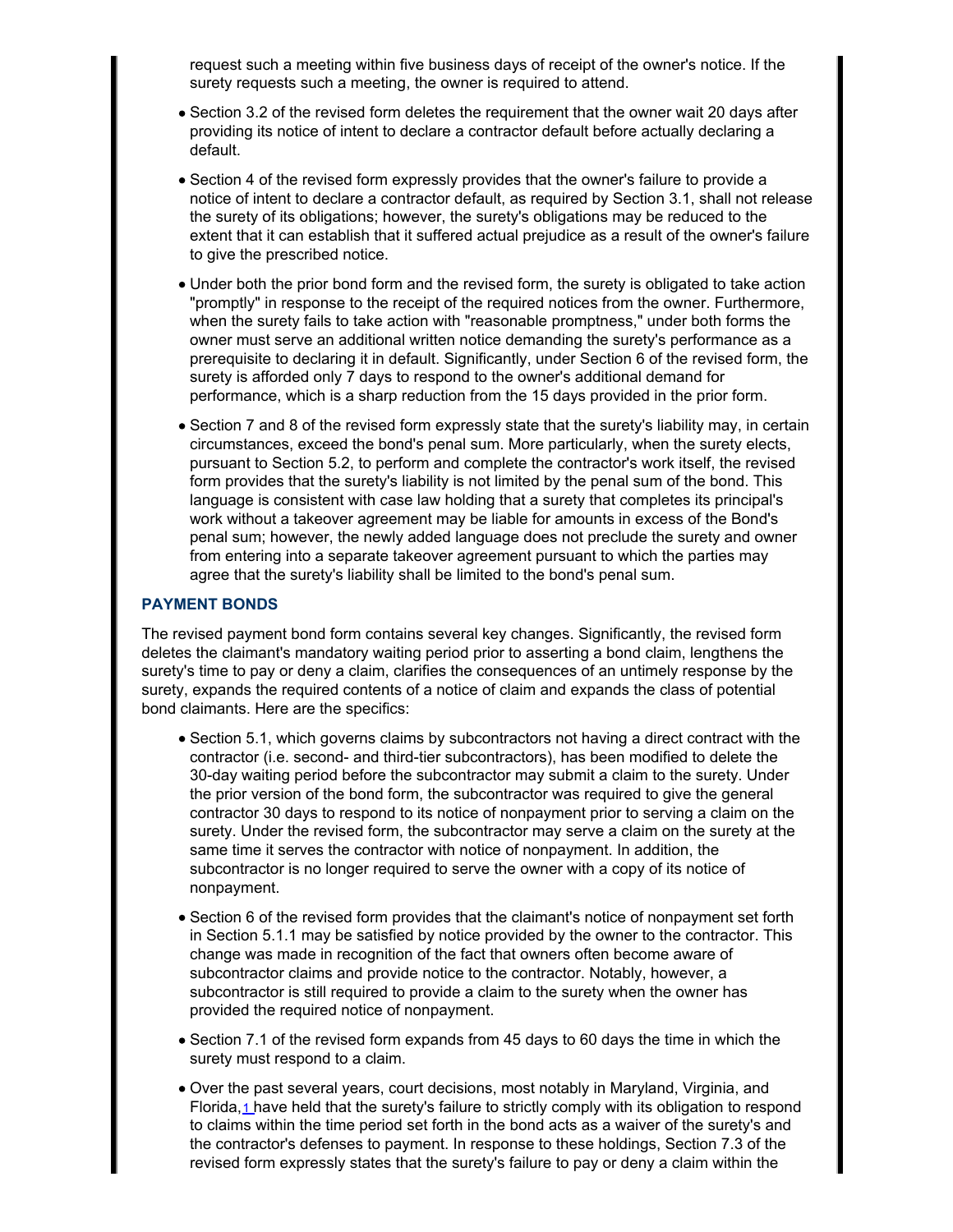prescribed time period does not constitute a waiver of the surety's or contractor's defenses to payment, except as to amounts for which the surety and claimant have reached an agreement. If, however, the surety fails to respond to the claim and to pay undisputed amounts within the prescribed time period, and the claimant ultimately prevails on its claim, the surety is liable for the attorney's fees of the claimant incurred in establishing its right to payment.

- Section 8 has been amended, in light of the revisions to Section 7.3 discussed above, to provide that the surety's liability may exceed the penal sum of the bond to the extent that it becomes liable for the attorney's fees of the claimant as a result of its failure to pay or deny the claim within the prescribed time period.
- Section 16.1 of the revised form expands the information that must be set forth in a claim. Significantly, the required claim information is the same for subcontractors having a direct contract with the general contractor as it is for lower-tier subcontractors. A claim must include the following:
	- The name of the claimant
	- The name of the person or entity for whom the claimant performed the work
	- A copy of the contract or purchase order pursuant to which the claimant performed the work
	- A brief description of the work performed
	- The claimant's last date of work
	- The total amount earned by the claimant as of the date of the claim
	- The total amount of payments received by the claimant through the date of the claim
	- The total amount due and unpaid to the claimant as of the date of the claim
- Section 16.2 of the revised form has been changed to expand significantly the definition of claimant to include any individual or entity who has rightfully asserted a claim under a mechanic's lien or under a similar applicable statute against the project. The prior bond form excluded subcontractors of the third tier and below from the definition of claimant. Under the revised bond, any tier of subcontractor or supplier may now assert a claim; however, it is important to note that a subcontractor who has filed a mechanic's lien is still required to comply with the notice of nonpayment and claim provisions of the bond.

# **CONCLUSION**

In summary, the revised bond forms represent significant changes in the rights and responsibilities of both claimants and sureties. These modifications highlight the importance of making a close examination of the terms and conditions of the applicable bond language. Of course, these modifications have no effect on preexisting bonds or on bonds that continue to be written on the prior forms. Furthermore, in the event of a conflict between the bond forms and applicable law, it is the stated intent of the forms that applicable law shall govern. Moreover, depending on the jurisdiction and the nature of the project, the language of the bond may be superseded by applicable statutory requirements. As such, it is important to obtain professional legal advice concerning your rights and responsibilities under any bond.

1 *See, e.g. National Union Fire Insurance Co. of Pittsburg v. Wadsworth Golf Construction Co. of the Midwest,* 863 A.2d 347 (Md. Ct. of Spec. App. 2004), *aff'd sub nom. National Union Fire Insurance Co. of Pittsburgh v. David A. Bramble, Inc.,* 879 A.2d 101 (Md. 2005)(Surety's failure to deny claim within 45 days as required by ¶6.1 of the former bond form constituted a waiver of all defenses); *Casey Industrial, Inc. v. Seaboard Surety Co*., 2006 WL 2850652 (E.D. Va. Oct. 2, 2006) (Surety waived factual defenses by failing to identify the defenses within the 45-day period); *J.C. Gibson Plastering Co., Inc. v. XL Specialty Insurance Co*., 2007 WL 2916399 (M.D.Fla. Oct. 8, 2007), order vacated by *J.C. Gibson Plastering Co., Inc. v. XL Specialty Ins. Co* ., 2009 WL 2710316 (M.D.Fla. Aug 26, 2009) (NO. 3:07CV268J34TEM) (45-day period for surety's response to claim was triggered by initial bond claim containing the minimum information required by the bond form and not on later date when claimant provided backup documentation; surety's failure to pay or deny within 45 days held to be a waiver of defenses).